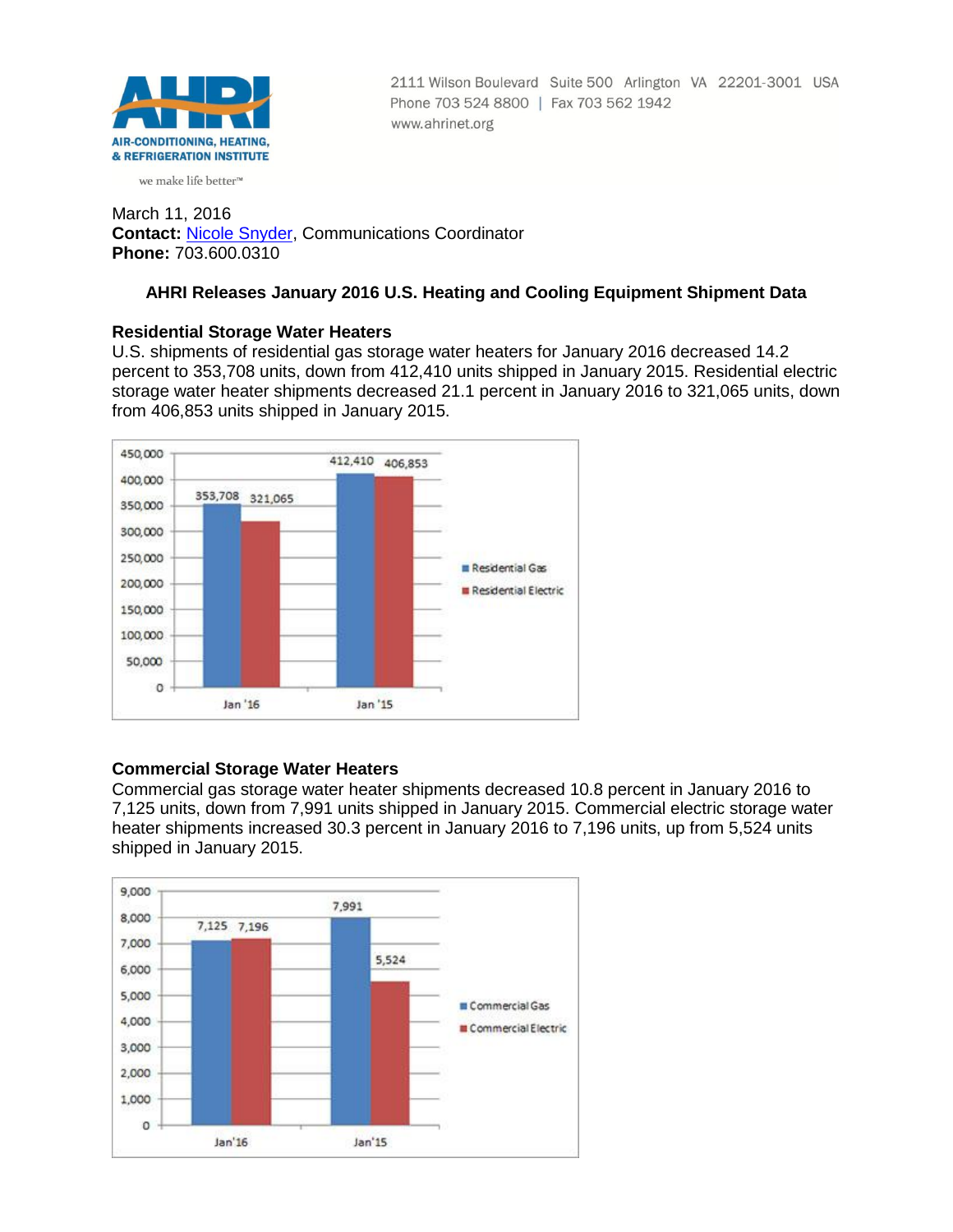### **Warm Air Furnaces**

U.S. shipments of gas warm air furnaces for January 2016 increased 0.7 percent to 195,348 units, up from 194,057 units shipped in January 2015. Oil warm air furnace shipments increased 18.2 percent to 3,344 units in January 2016, up from 2,828 units shipped in January 2015.



# **Central Air Conditioners and Air-Source Heat Pumps**

U.S. shipments of central air conditioners and air-source heat pumps totaled 424,102 units in January 2016, down 11.6 percent from 479,484 units shipped in January 2015. U.S. shipments of air conditioners decreased 10.7 percent to 257,616 units, down from 288,361 units shipped in January 2015. U.S. shipments of air-source heat pumps decreased 12.9 percent to 166,486 units, down from 191,123 units shipped in January 2015.